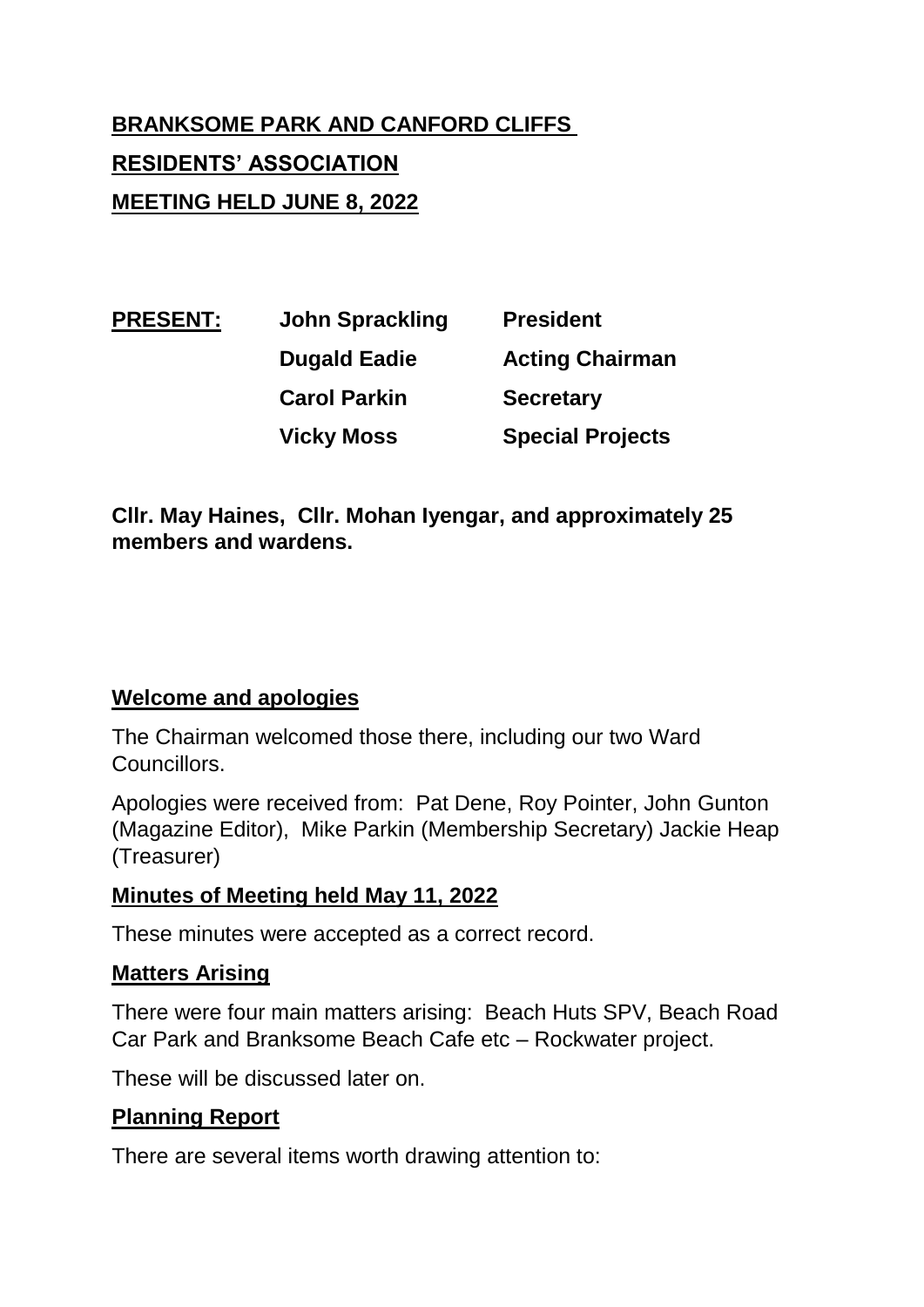9 Western Road – Appeal. This Appeal was refused by the Inspector who reported – 'My findings thus indicate that this development would fail to preserve or enhance the character of the Conservation Area including the positive effect made by protected trees.' This has been happening frequently. Planning Applications which have been refused by the Council, are then also refused on appeal to the Inspectorate. Despite this, Planning Consultants keep trying.

Two more Appeals have now been started, 4 Canford Crescent, where the plan is to demolish one house and build two on the site, and 2/4 Leicester Road, where the plan is to demolish three bungalows and build three blocks of flats. John Sprackling pointed out that there will be a hearing for this, to which anybody is invited. Cllr.MI said he will find out where and when this hearing will be.

Application by Branksome Beach Café to build decking on the beach – this area has been fenced off and the decking ready to lay despite not having approval yet. **DE** went on to say that he thought that Rockwater had showed either incompetence or complete disregard of the need to have planning permission. Cllr. MH pointed out that Rockwater have been asked by BCP to remove the fencing and piles of decking. This has not been done so far. One member pointed out that he thinks this is a deliberate plan by Rockwater.

Burton Road – This is the sixth Planning Application by this property. There are two items on this application. One is to amend the existing bungalow and the other is to build one house in the garden. This should not be allowed in the Conservation Area.

There was a discussion with the Ward Councillors on planning and the Conservation area.

The last one is 7a Spencer Road. This application is to demolish a large house and replace it with a block of flats. Spencer Road is a narrow road and the residences are all detached of different designs. There is one residence divided into three flats, but its appearance is of one large house.

## **Treasurers Report**

As the Treasurer was not able to be at the meeting the Chairman read her report. The Assn. has around £40.000 in the bank account. There is still an amount of £450 revenue from advertising in the magazine still outstanding. There are 7 blocks of flats who are block members, who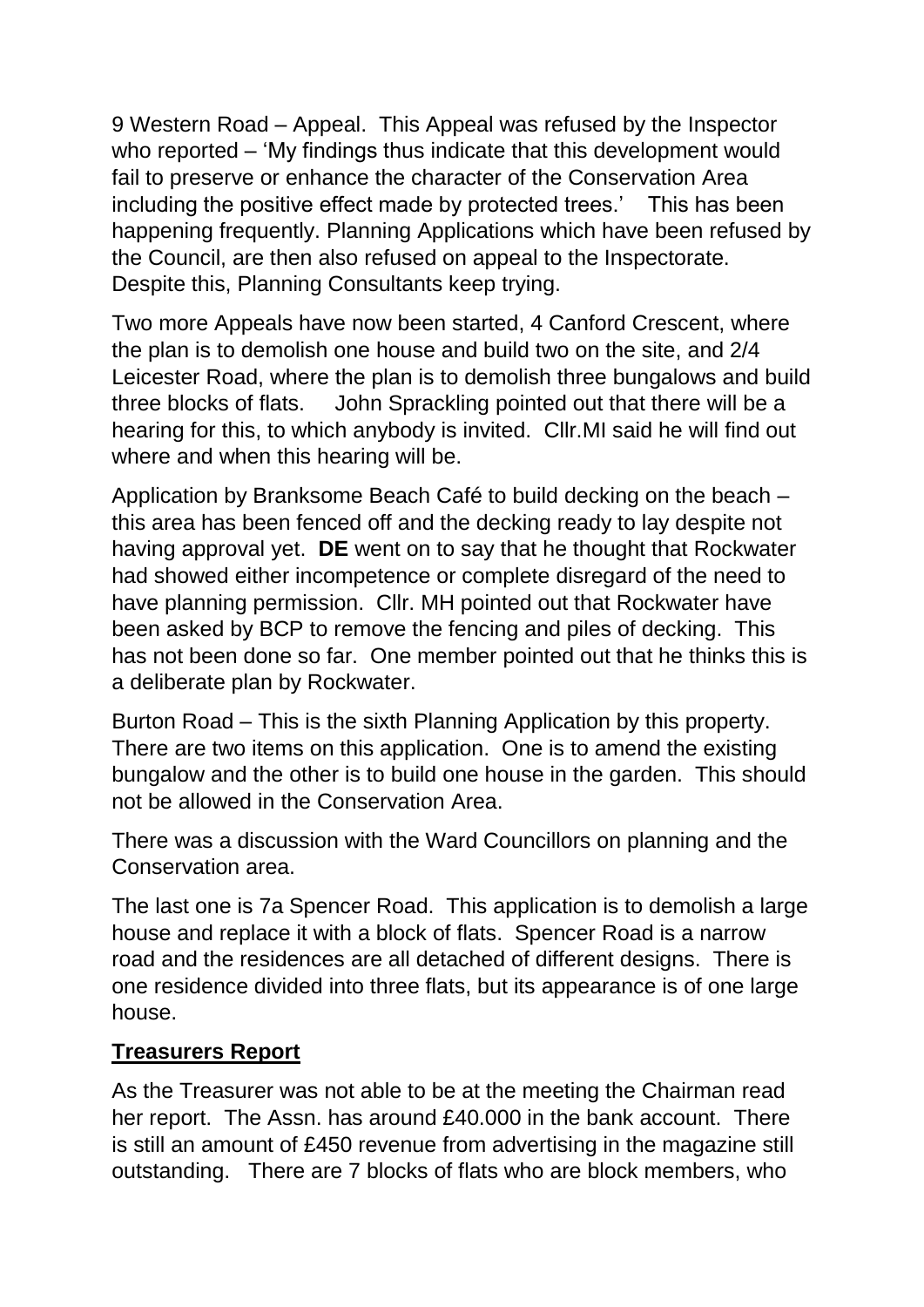have not paid their subscription. In some cases, this has arisen as they are now under new Agents and the Treasurer is unable to find any contacts. Mike Parkin the new Membership Secretary, will take this job over from the Treasurer.

## **Any Other Business**

## Beach Road Car park

The Travellers who were camped there were moved on. BCP are now able to deal with this problem more quickly. BCP'S proposals for this site have now been shelved for the time being.

## SPV

**Cllr. MI** informed the meeting that this has been removed from BCP's agenda for the cabinet meeting for next month and as there will be no meeting in August, the earliest it will be heard is September.

**(It has been announced since the Monthly Meeting that the plans will go before the recently formed Corporate and Community Scrutiny Committee in July, and then Cabinet later that month. The proposal will not get to full Council for the final debate and sign off until September.)**

#### Branksome Beach Café

There are four issues concerning this – The actual building, the licence application, the kiosks and the decking on the beach. Cllr. **MH** explained that these were being worked on at the moment by BCP. **DE** feels that Rockwater would be far more sensible to carry out these plans at Sandbanks where there are not the same amount of residents who will be affected.

## Spencer Road

David Hensham who lives on Spencer Road said that he had consulted Sibbet Gregory. They think that there's a strong possibility that the plans to build flats on Spencer Road will be given the planning approval. Mr. Hensham suggests that Natural England should be contacted.

There was discussion on the residents of Spencer Road employing a planning consultant.